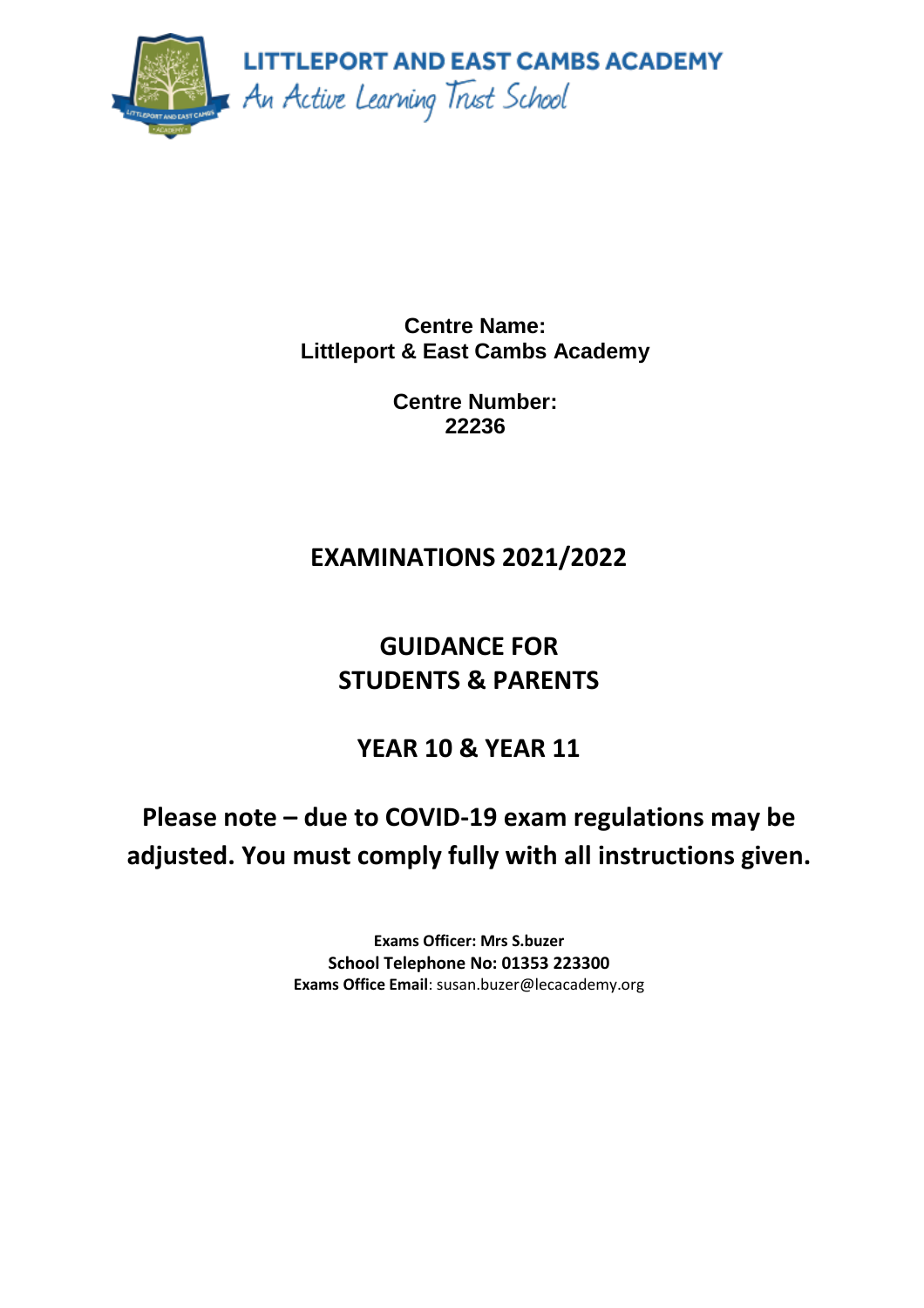## **CONTENTS**

|                                                                     | Page           |
|---------------------------------------------------------------------|----------------|
| <b>Introduction</b>                                                 | 3              |
| <b>Before the Examinations:</b>                                     |                |
| <b>Statements of Entry</b>                                          | 4              |
| <b>Examination Boards</b>                                           | 4              |
| <b>Candidate Name</b>                                               | 4              |
| <b>Candidate Number</b>                                             | 4              |
| Unique Candidate Identifier                                         | 4              |
| Timetables                                                          | 4              |
| <b>Contact Numbers</b>                                              | 4              |
| Equipment                                                           | 4              |
| <b>During the Examinations:</b>                                     |                |
|                                                                     | 5              |
| <b>Examination Regulations</b><br><b>Attendance at Examinations</b> | $5-6$          |
| Invigilators                                                        | 6              |
| Absence from Examinations                                           | $\overline{7}$ |
|                                                                     |                |
| <b>After the Examinations:</b>                                      |                |
| <b>Notification of Results</b>                                      | 8              |
| <b>Post Results</b>                                                 | 8              |
| <b>Presentation of Certificates</b>                                 | 8              |
|                                                                     |                |
| <b>Frequently Asked Questions</b>                                   | $9 - 11$       |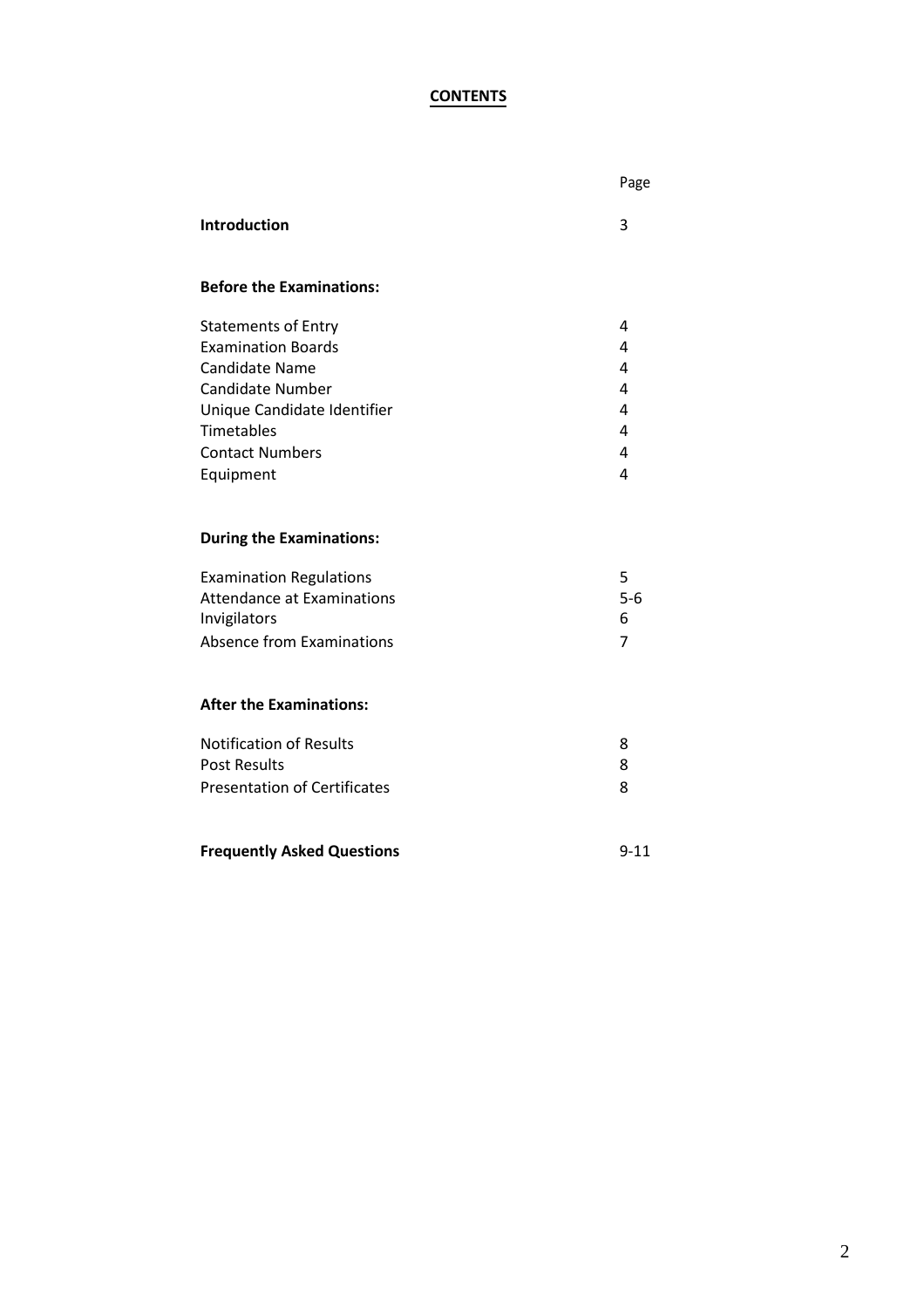## **INTRODUCTION**

It is the aim of Littleport & East Cambs Academy to make the examination experience as stressfree and successful as possible for all candidates.

Hopefully, this booklet will prove informative and helpful for you and your parents. Please read it carefully and show it to your parents so that they are also aware of the examination regulations and the procedures to follow in the event of any problems occurring.

The awarding bodies (or examination boards) set down **strict** criteria which must be followed for the conduct of examinations and Littleport & East Cambs Academy is required to follow them precisely. You should therefore, pay particular attention to the Notices to Candidates enclosed with this booklet.

Most exams will take place in the Sports Hall; individual timetables will state where your exam is taking place. Unless stated on your individual timetable all exams **start** at **8.45 for morning papers** and **1.30 for afternoon papers. You must arrive 15 minutes prior to these times**.

Some of the questions you may have are answered at the back of this booklet. **If there is anything you do not understand or any question that has not been addressed, PLEASE ASK.**

If you or your parents have any queries or need help or advice at any time before, during or after the examinations please contact:

The Examinations Officer - **Mrs S Buzer** 

The school telephone number is: **01353 223300**

Examinations email:

**[susan.buzer@lecacademy.org](mailto:susan.buzer@lecacademy.org)**

Remember – we are here to help.

**GOOD LUCK!**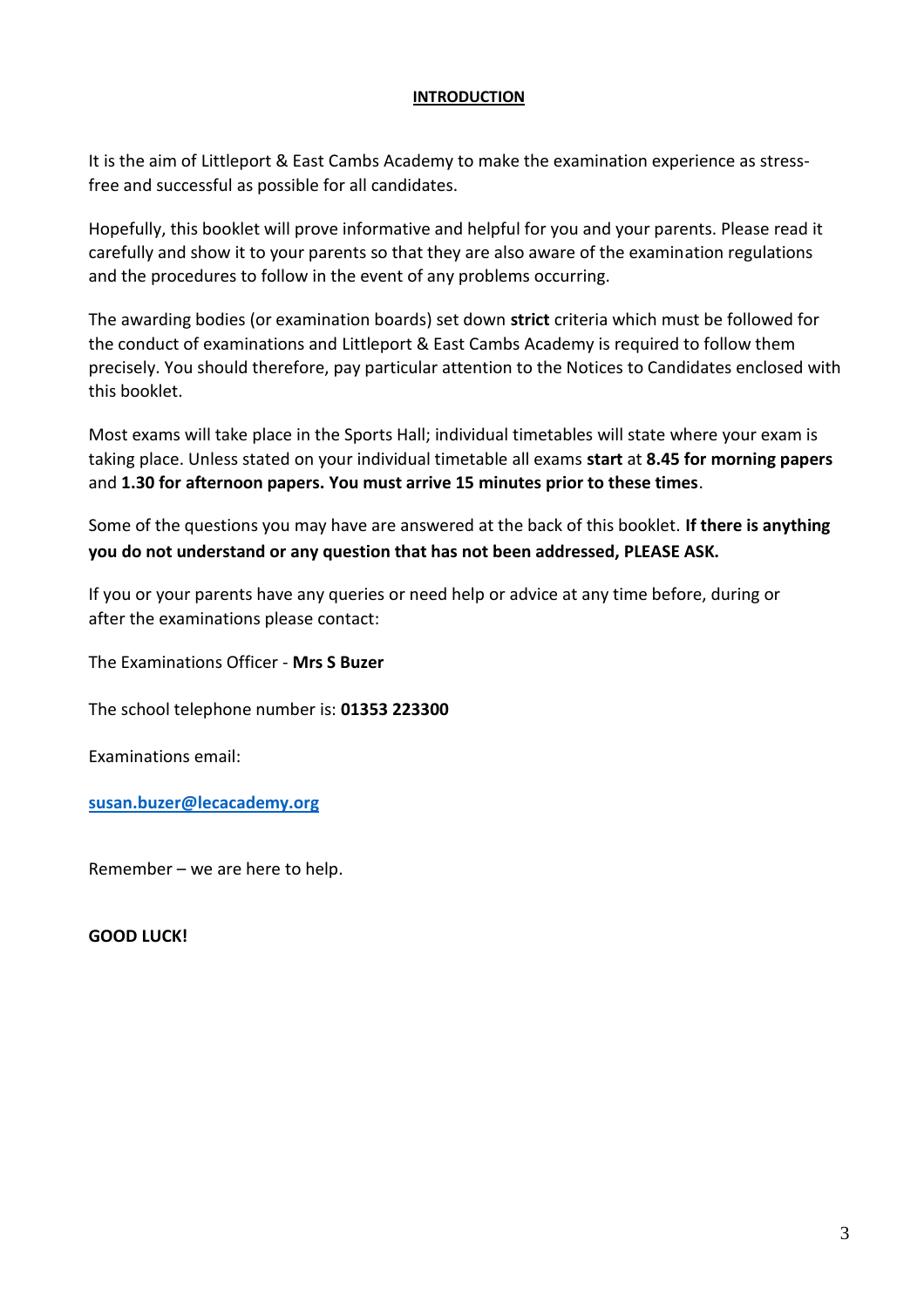## **BEFORE THE EXAMINATIONS**

### **STATEMENTS OF ENTRY:**

• All candidates receive a statement of entry from the Academy indicating the subjects they are being entered for and the levels of entry, where applicable. Please check that these are correct. Some subjects only have one tier of entry, some have Foundation or Higher tiers. You must check everything on your statements of entry very carefully. **Particularly check that all personal details (date of birth, spelling of names, which must be your legal names) are accurate as these will appear on certificates and it will be very difficult to change them once certificates are awarded.**

#### **EXAMINATION BOARDS**

• The Academy uses the following Examination Boards: AQA, Pearson (Edexcel), OCR, WJEC (Eduqas) and ASDAN.

#### **CANDIDATE NAME:**

• Candidates are entered under the name format of First Name + Middle Name + **Legal** Surname.

#### **CANDIDATE NUMBER:**

• Each candidate has a four-digit candidate number. This is the number you will enter on examination papers. It will appear next to your name on seating plans and on the card which identifies your desk in the Exam Hall. **Please do not deface your card** – it is a requirement by the Joint Council for Qualifications (JCQ) that the cards are used to aid identification.

#### **UCI:**

• In addition to a candidate number, each candidate must have a Unique Candidate Identifier (12 numbers and 1 letter) which is shown on the top of statements of entry. This number will usually begin with the Centre Number (19225) unless you have transferred from another school that had already issued your UCI. Your UCI is used for administration purposes and it is not necessary for you to remember it.

An example entry slip is below:

| <b>Statement Of Entry</b> |          |                           |                           |                            |           |      |               |  |
|---------------------------|----------|---------------------------|---------------------------|----------------------------|-----------|------|---------------|--|
| Season:                   |          | November Entries 2020     |                           |                            |           |      |               |  |
| Name:                     |          | <b>Andrew Brian Cross</b> |                           | Year:                      | 11        |      |               |  |
| Gender:                   |          | Male                      |                           | <b>Registration Group:</b> | 11/ABC    |      |               |  |
| Date of Birth:            |          | 29/02/2005                |                           |                            |           |      |               |  |
| Candidate Number:         |          | 1234                      |                           | ULN:                       | 123456789 | UCI: | 192250190000A |  |
| Name on Certificates:     |          | <b>Andrew Cross</b>       |                           | <b>Admission Number:</b>   | 5555      |      |               |  |
| <b>Entries</b>            |          |                           |                           |                            |           |      |               |  |
| AQA                       | GCSE/9FC | 8702                      | <b>English Literature</b> |                            |           |      |               |  |

## **TIMETABLES**

• You will also receive an individual timetable showing your own specific examinations with details of date, time, and duration of exam, venue and seat number. **Check it carefully**. **If you think something is wrong see Mrs Dean or email [susan.buzer@lecacademy.org i](mailto:susan.buzer@lecacademy.org)mmediately.**

## **Timetable Clashes**

• A few candidates may have a clash where two subjects are timetabled at the same time. The Academy will make special timetable arrangements for these candidates only. You must check your individual timetable and see Mrs Dean if you are unsure what to do. If you think there is a clash on your timetable that has not been resolved, please see Mrs Dean immediately.

## **CONTACT NUMBERS**

• Please check that school has at least one up-to-date contact number for you or your parent/guardian. You will be asked to provide your personal number for use during exam time.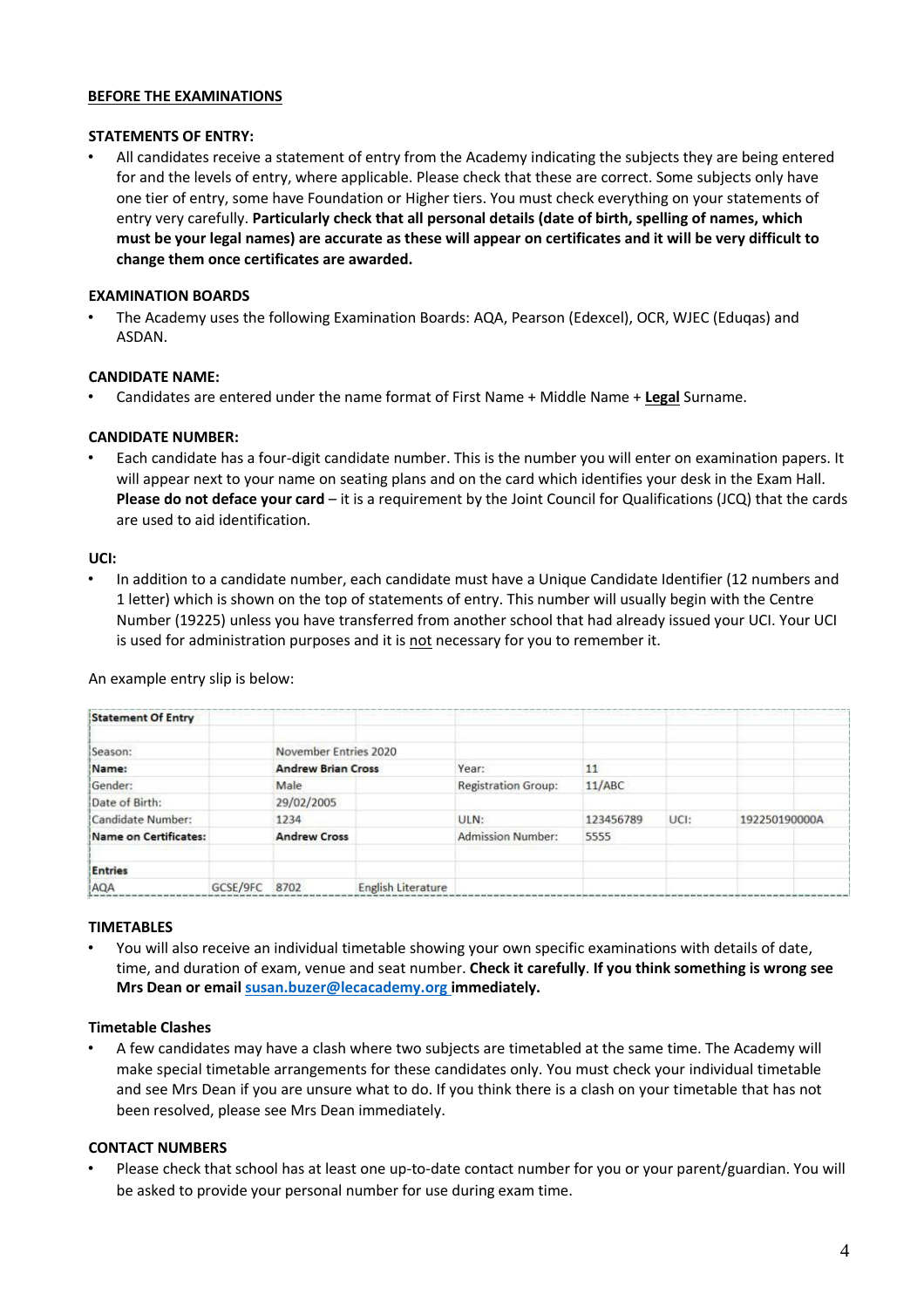## **EQUIPMENT**

• **It is your responsibility** to make sure that you have **all the correct equipment** before your examinations – check with your subject teacher if you are unsure. Check the regulations in the Notice to Candidates and the information on the following pages. **Black** pen must be used for all examinations.

## **DURING THE EXAMINATIONS**

## **EXAMINATION REGULATIONS**

• A copy of the "Warning to Candidates", which is issued jointly by all the Examining Boards, can be found at the back of this booklet. **All candidates must read this carefully and note that to break any of the examination rules or regulations could lead to disqualification from all subjects.** The Academy **must** report any breach of regulations to the Awarding Body.

## **ATTENDANCE AT EXAMINATIONS**

- Candidates are responsible for checking their own timetable and arriving at school on the correct day and time, properly dressed and equipped. **CANDIDATES MUST ARRIVE 15 MINUTES PRIOR TO THE START TIME OF THEIR EXAMINATION.** Students will be lined up quietly in the designated area until invited to enter the exam room by the Senior Leadership Team in collaboration with the examination invigilators.
- Candidates **must** sit at the desk that has been allocated to them, unless the invigilator instructs otherwise. If you do not sit in the correct seat you could be marked absent.
- Candidates who arrive late for an examination may still be admitted. You are considered **late** if it is before 9.30am for a morning exam or 2.00pm for an afternoon. After this time you are considered to be **very late**, and a report needs to go into the examination board, detailing the reason for lateness. If special consideration applies then you must speak to the Examinations Officer (see ABSENCE FROM EXAMINATIONS). Remember your lateness causes disruption to candidates already in the exam room.
- **Full Academy Uniform** must be worn by all students attending the Academy for examinations.
- All items of equipment, pens, pencils, mathematical instruments, etc. should be visible to the invigilators at all times. You must either use a transparent pencil case or clear plastic bag.
- Pens should be **BLACK** ink or **BLACK** ballpoint. No correction pens (fluid or tape), highlighters or gel pens are allowed in your answer book. You may use a highlighter in the inserts provided by the exam boards.
- For Mathematics and Science exams, students should make sure their **calculators conform to the examination regulations**. If in doubt, check with your teacher. Remove any covers or instructions and make sure batteries are new. The cover should be placed underneath your chair face down and the memory must be cleared.
- **All watches are now banned** from the Examination Hall, and should be placed in your bag. If you have a digital watch, please remember to turn off any alarms.
- **Mobile telephones, or any electronic communication/storage device or digital facility MUST NOT BE BROUGHT INTO THE EXAMINATION ROOM, unless it is switched off and in your bag).** If any unauthorised equipment is found on your person during an examination (**even if it is turned off**) it will be taken from you and a report made to the appropriate exam board. **No exceptions can be made.** Disqualification from the entire subject award or single component will result.
- Examination regulations are very strict regarding items that may be taken into the examination room (see FAQ's at the end of this booklet). If you break these rules you will be disqualified from the examination.
- Do not attempt to communicate with or distract other candidates, this includes eye contact.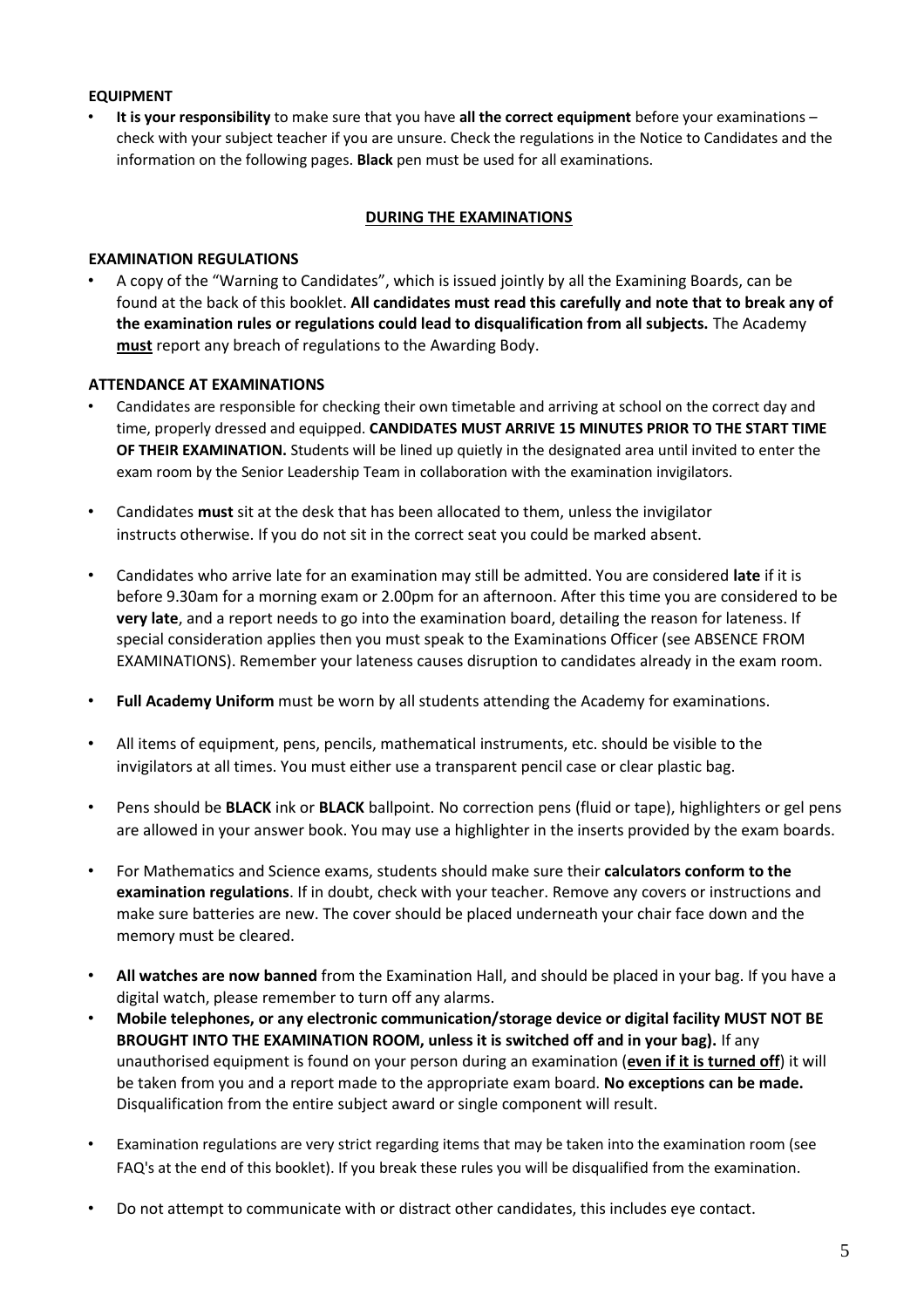- No food is allowed in the examination rooms (unless there is a medical need). **Plain plastic water bottles will be allowed, sports cap variety please, to avoid spillage. Labels must be removed.**
- **Do not graffiti or write on examination desks**. This is regarded as vandalism and you will be asked to pay for any damage.
- **Do not draw graffiti or write offensive comments on examination papers – if you do the examination board may refuse to accept your paper which will result in zero marks being awarded.**
- **Listen** carefully to instructions and notices read out by the invigilators there may be amendments to the exam paper that you need to know about
- It is your responsibility to check that you have the correct question paper check the subject, paper and tier of entry, raise your hand if it is incorrect. **Complete all your details on the front of the paper**, do not use just your Christian name, exam staff are not allowed to amend your details in anyway, so your exam paper will go off as you have completed it, so make sure that the exam board will know who you are. You must also use your legal name for this.
- **Read all instructions carefully and number your answers clearly** if required by the subject.
- Candidates must stay in the examination room for the duration of the exam. **You will not be allowed to leave an examination room early.** If you have finished the paper use any time remaining to check over your answers and that you have completed your details correctly.

#### **End of the Examination**

- **At the end of the examination all work must be handed in – remember to neatly cross out any rough work. If you have used more than one answer book or loose sheets of paper please insert them into the answer book. Make sure that you add your full candidate details to any additional answer sheets that you use.**
- **Invigilators will collect your exam papers before you leave the room. Absolute silence must be maintained during this time. Remember you are still under examination conditions until you have left the building and you need to be mindful of candidates who may still be working in the exam room.**
- **Question papers, answer booklets and additional paper must NOT be taken from the exam room.**
- **Remain seated in silence until told to leave the examination room. Please leave the room in silence and show consideration for other candidates who may still be working.**

#### **IMPORTANT**

If the **fire alarm** sounds during an examination the examination invigilators will tell you what to do. Don't panic. If you have to evacuate the room:

- You will be asked to leave **in silence** and in the order in which you are sitting. You will be escorted to a designated assembly point. Leave everything on your desk.
- You **must not** attempt to communicate with anyone else during the evacuation.
- When you return to the exam room **do not start writing** until the invigilator tells you to. You will be allowed the full working time for the examination and a report will be sent to the awarding body detailing the incident.

## **INVIGILATORS**

- The Academy employs fully trained external invigilators to conduct the examinations. Students are expected to behave in a respectful manner towards all invigilators and follow their instructions at all times.
- Invigilators are in the examination rooms to supervise the conduct of the examination. They will distribute and collect the examination papers, tell candidates when to start and finish the examination, hand out extra writing paper if required and deal with any problems that occur during the examination, for example if a candidate is feeling ill.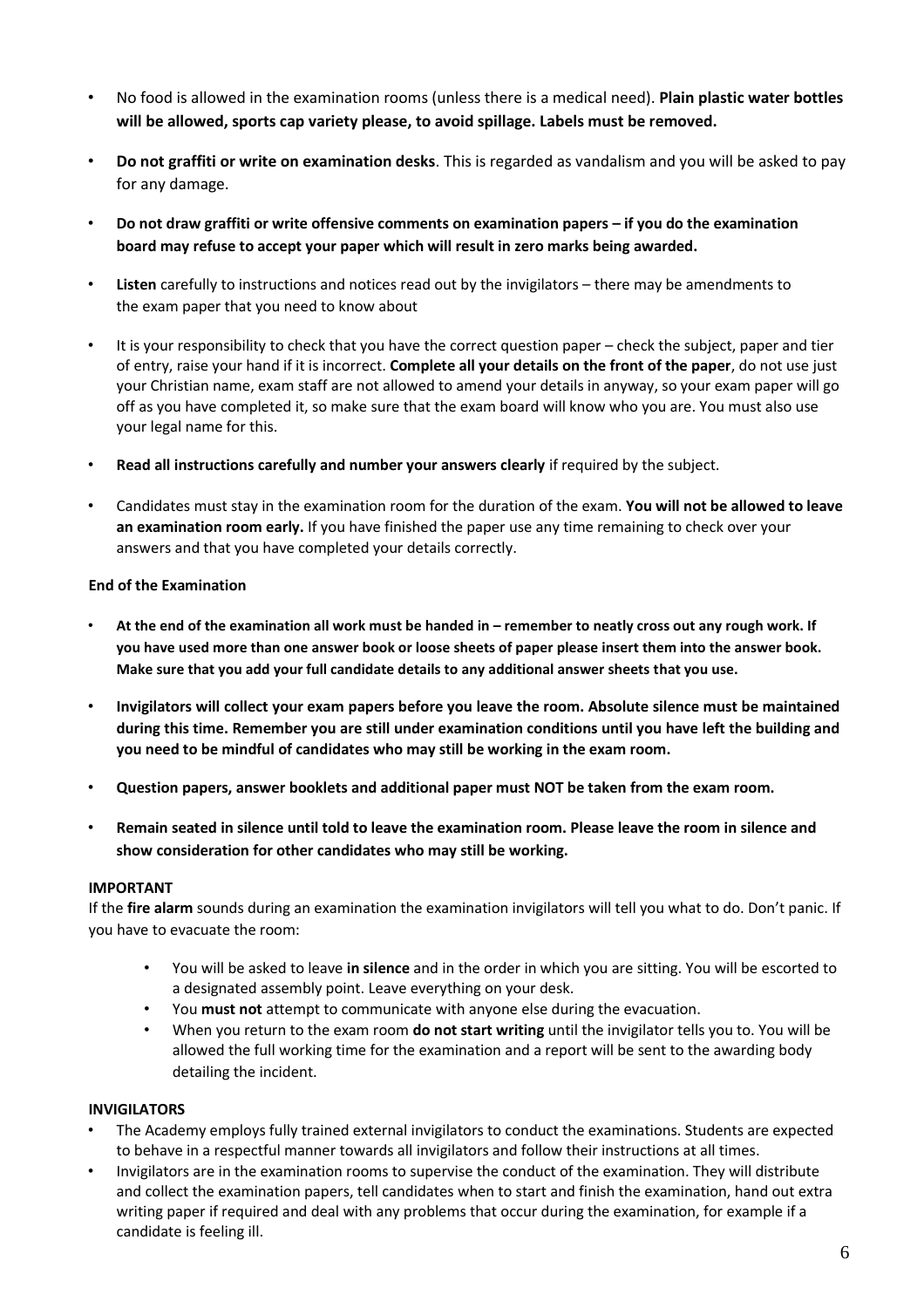- Please note that invigilators cannot discuss the examination paper with you or explain the questions.
- Pupils who are disruptive or behave in an unacceptable manner will be removed from the examination room by invigilators and members of the Senior Leadership Team. **A report will be sent to the exam board who may disqualify you from all exams.**

## **ABSENCE FROM EXAMINATIONS**

- If you experience difficulties during the examination period (e.g. illness, injury, personal problems) please inform the Academy Attendance Officer at the earliest possible point so we can help or advise you.
- **Please note that misreading the timetable will not be accepted as a satisfactory explanation of absence.**
- Only in '**exceptional circumstances**' are candidates allowed special consideration for absence from any part of an examination. It is essential that medical or other appropriate evidence is obtained on the day by the candidate/parent and given to the Examination Officer without delay in all cases where an application is to be made for special consideration. A self-certification form (JCQ/ME Form 14) can be obtained from the Examinations Officer.
- For the award of a grade by special consideration, where a student misses part of an examination through illness or personal misfortune, **a minimum of 25% of the examination** (including non-exam assessment work) must have been completed.
- **Parents and candidates are reminded that the Academy will require payment of entry fees should a candidate fail to attend an examination without good reason and without informing the school.** You or your parent/guardian **must** phone the Academy Attendance Officer (01473 687181) as soon as possible on the morning of the exam **and** an explanation / reason sent to Mrs Dean within **three** days of the exam missed. You can email exams@Littleport & East Cambsacademy.org.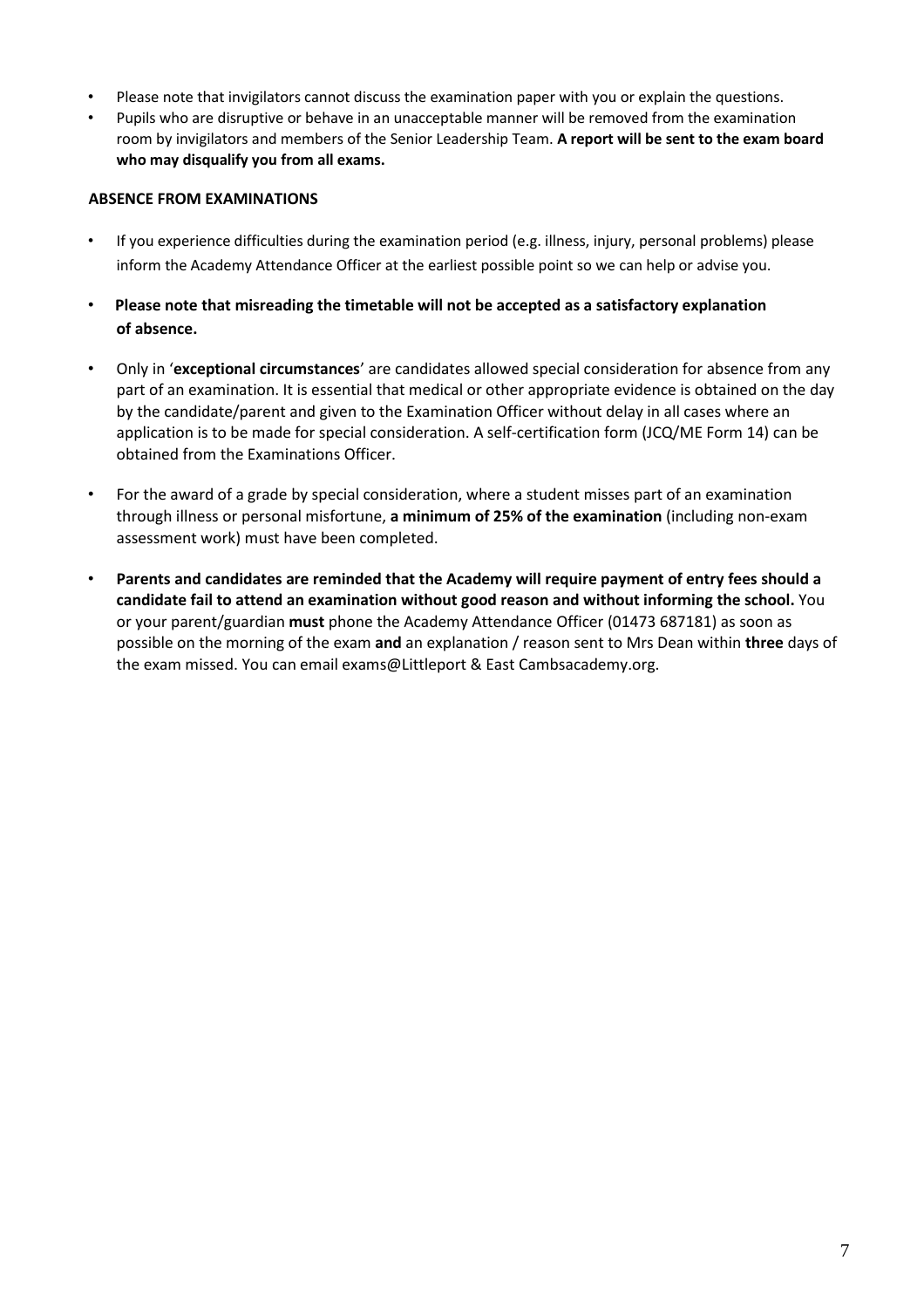## **AFTER THE EXAMINATIONS**

## **NOTIFICATION OF RESULTS**

• Results will be available for collection on:

## **Thursday 25 August 2022 (10.00-12.00)**

- If you wish any other person (including family members) to collect your results on your behalf, you must give your written authorisation to school **before** results day.
- Candidates may leave **a stamped self-addressed envelope** if they wish results to be posted home.
- No results will be given out by telephone under any circumstances.

## **WHAT HAPPENS AFTER RESULTS? (Post Results)**

- If you need post-results advice, Littleport & East Cambs Academy senior leadership, teaching staff and Careers Advisers will be available on Results Day.
- Students who are close to a grade boundary will be identified by the Academy and will be asked to sign a consent form giving the Academy permission to apply for a Review of Marking. It should be noted however, that grades can go down as well as up.
- To aid with teaching and learning at the Academy, we can apply for scripts to be returned to us, but need your permission to do this. You will find a letter to sign in your results envelope if you are happy for us to use your script. All scripts will be anonymised.

The above guidance may be subject to change.

## **EXAM CERTIFICATES**

- These may be collected from the Academy from **1 January 2023**. They will not be given to anyone other than the candidate without the candidate's written authorisation. If you wish them to be posted to you, please send in a stamped self-addressed envelope, but understand that you are liable if they should get lost in the post.
- The Academy is only obliged to keep certificates for a period of one year after issue. If candidates do not collect their certificates within this time (or if they lose their certificates) they can only be replaced by direct application to the appropriate examination boards. This will require proof of identity (such as a birth certificate) and a substantial fee per examination board (currently £48 per certificate). You are therefore urged to collect your certificates keep them safely. **Please note, not all exam boards offer a replacement service.**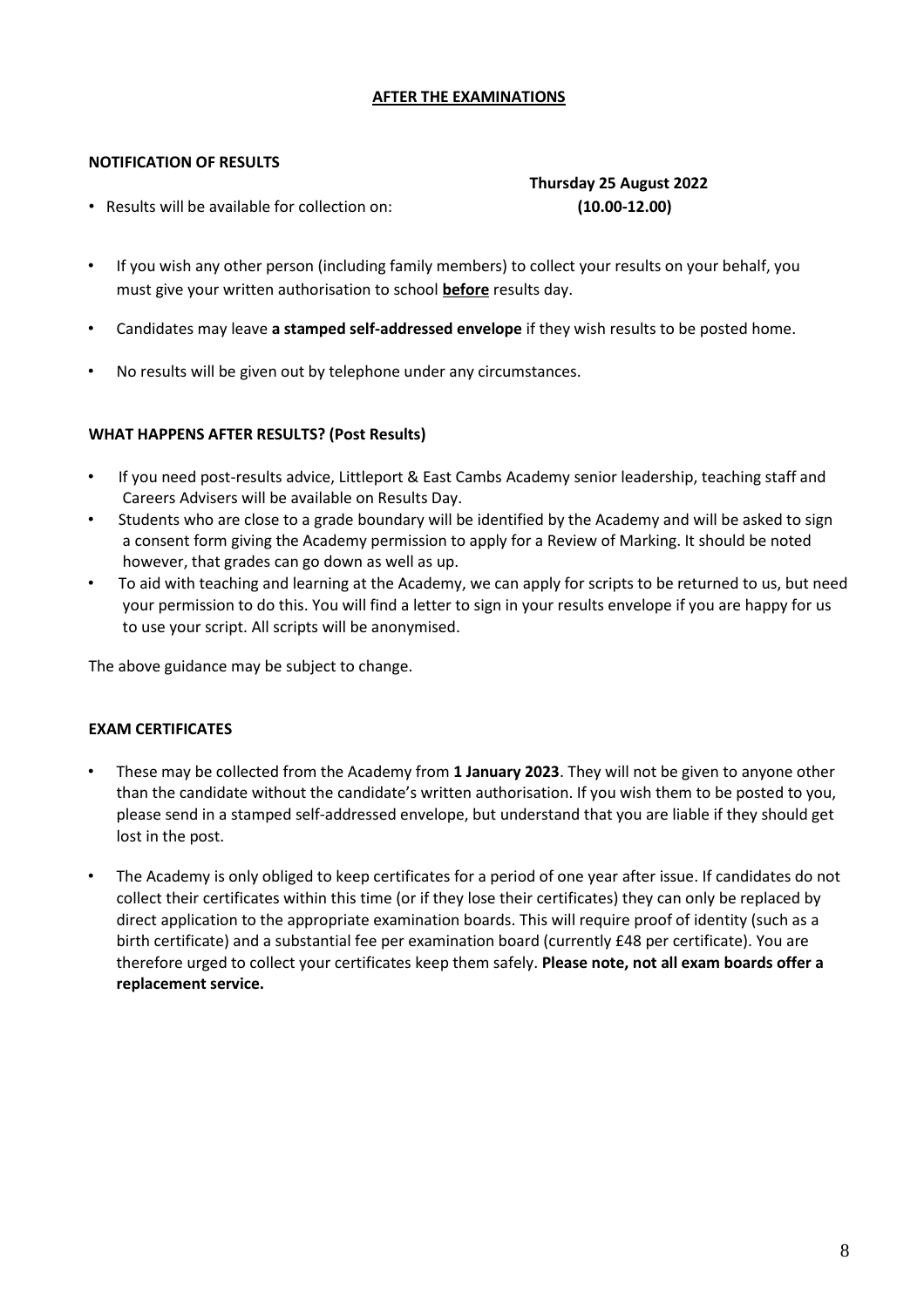## **FREQUENTLY ASKED QUESTIONS**

## **Q. What do I do if there's a clash on my timetable?**

• The Academy will re-schedule papers internally (on the same day where possible) where there is a clash of subjects. Candidates will normally sit one paper then have a break during which they will be supervised and must not have any communication with other candidates. They will then sit the second subject paper. Correct times should be on your individual candidate timetable. It may be necessary for you to bring a packed lunch if you have exams in the morning and afternoon as you will have to remain in isolation until both examinations are completed. If in doubt consult Mrs Dean, Exams Officer.

## **Q. What do I do if I think I have the wrong paper?**

• Invigilators will ask you to check before the exam starts. If you think something is wrong put your hand up and tell the invigilator immediately.

## **Q. What do I do if I forget my Candidate Number?**

• Candidate Numbers are on the card on your desk, printed on seating plans, which are displayed in the exam rooms, and on attendance registers. Invigilators will be able to help you find your number.

## **Q. What do I do if I forget the school Centre Number?**

• The Centre Number is **19225**. It will be clearly displayed in the examination rooms, and can be found on your exam card.

## **Q. What do I do if I feel ill during the exam?**

• Put your hand up and an invigilator will assist you. You should inform an invigilator if you feel ill before or during an exam and you feel this may have affected your performance.

## **Q. If I'm late can I still sit the examination?**

• Provided you are **not more than one hour late**, it may still be possible for you to sit the examination. You should get to the Academy as quickly as possible and report to Reception. **A member of staff will escort you to the exam room.** You **must not enter** an examination room without permission after an examination has begun.

You should also be aware that if you start the exam more than one hour after the published starting time, the school must inform the exam board and it is possible that the Board may decide not to accept your work. Please ensure that you allow enough time to get to the Academy so that if you are delayed (e.g. through transport problems) you will still arrive on time.

## **Q. What do I do if I have an accident or am ill before the exam?**

• Inform the Academy at the earliest possible point so we can help or advise you. In the case of an accident that means you are unable to write it may be possible to provide you with a scribe to write your answers but we will need as much prior notice as possible. You may need to obtain medical evidence (from your GP or hospital) if you wish the Academy to make an appeal for Special Consideration on your behalf (see below).

## **Q. What is an Appeal for Special Consideration?**

• Special Consideration is an adjustment to the marks or grades of a candidate who is eligible for consideration. The allowance for Special Consideration is from 0% (consideration given but addition of marks considered inappropriate) to 5% (reserved for exceptional cases). Parents should be aware that any adjustment is likely to be small and no feedback is ever provided. Candidates will only be eligible for Special Consideration if they have been fully prepared and covered the whole course but performance in the examination or in the production of coursework is affected by adverse circumstances beyond their control. Examples or such circumstances may be illness, accident or injury, bereavement, domestic crisis. The Examination Officer must be informed immediately, so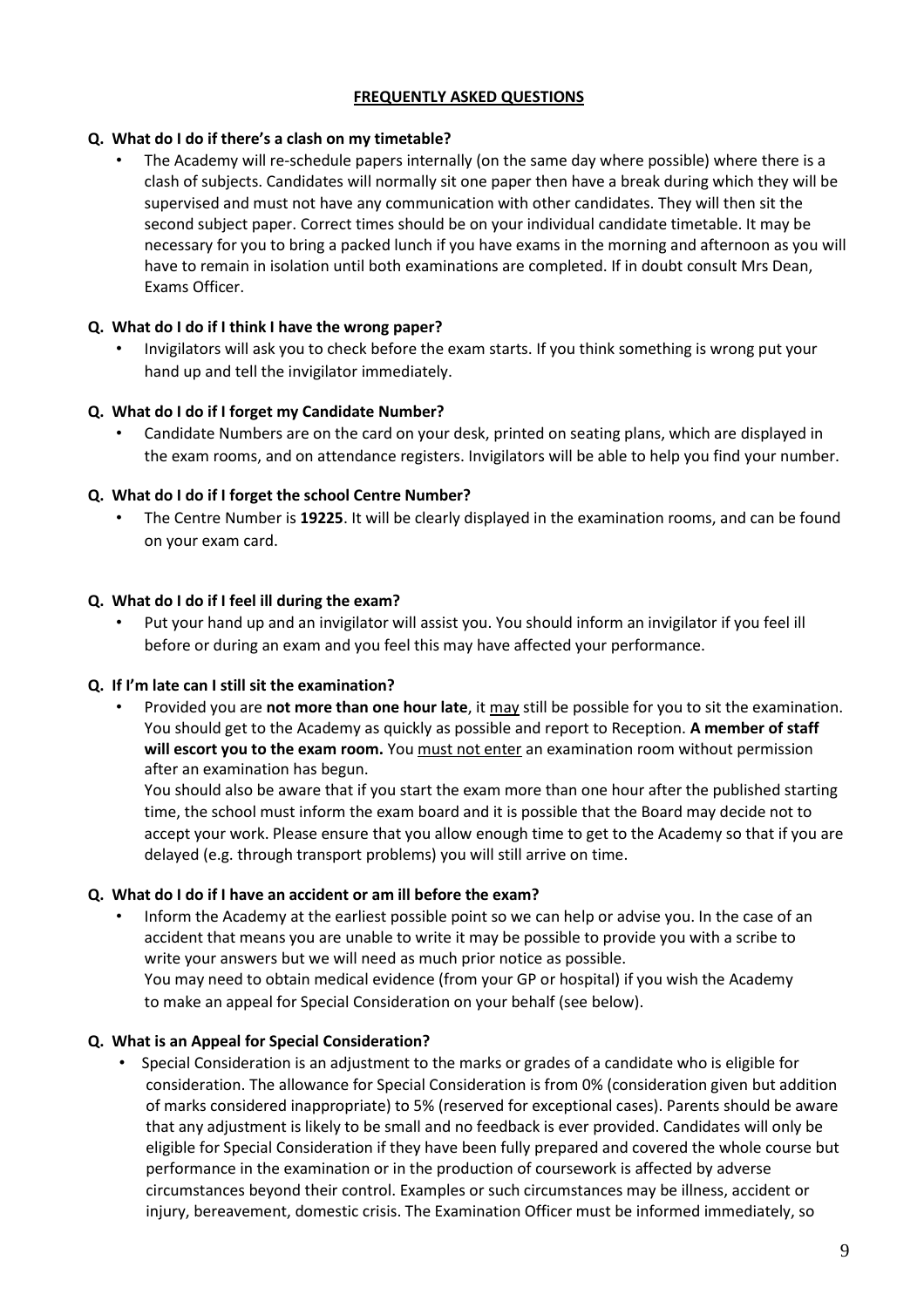that the necessary paperwork can be completed **(within 7 days of the last exam session for each subject)** and the candidate will be required to provide evidence to support such an application.

## **Q. If I miss the examination can I take it on another day?**

• **NO -** Timetables are regulated by the exam boards and you must attend on the given date and time.

## **Q. Do I have to wear Academy uniform?**

• Yes. Normal Academy regulations apply to uniform, hair, jewellery, make-up, no trainers etc.

## **Q. What equipment should I bring for my exams?**

## • **PLEASE CHECK WITH YOUR SUBJECT TEACHER FOR EACH EXAM**

- For most exams you should bring at least two pens (**BLACK** ink only).
- You are responsible for providing your own equipment for examinations. You must not attempt to borrow equipment from another candidate during the examination.
- Remember to read the **Notice to Candidates** (see Appendix) for further guidance on equipment regulations.

## **Q. What items are not allowed into the examination room?**

- Only material that is listed on question papers (e.g. an anthology) is permitted in the examination room and students who are found to have any material with them that is not allowed will be reported to the appropriate examinations board. In such circumstances, a student would normally be disqualified from the paper or the subject concerned.
- Bags and coats and any other items not permitted under examination regulations must be left in the **designated areas**. Do not bring any valuables into school with you when you attend for an examination.
- No food (unless for medical reasons) or drink other than water is allowed in the exam room. Plain plastic water bottles will be allowed, sports cap variety please, to avoid spillage.
- **Mobile phones, data watches or electronic storage devices must not be brought into the exam room even if they are turned off.**

## **Q. Why can't I bring my mobile phone or watch into the exam room?**

• Being in possession of a mobile 'phone (or any other electronic communication device, e.g. iPod, headphones, watch with data or wristwatch) is regarded as cheating and is subject to a **severe penalty** from the awarding bodies:

The minimum penalties are as follows:

Device found on you and turned **ON** - **disqualification for the entire subject award.**

Device found on you and turned **OFF** – **disqualification from the specific paper** you are sitting at the time.

Phone rings during the exam **wherever it is in the room** the exam board must be informed and you may be **disqualified from all papers for the subject (including any already taken).**

• If there is an emergency that requires that you bring a mobile telephone to the Academy, you must switch it off and leave it outside the examination room. You are responsible for collecting it at the end of the examination.

## **Q. How do I know how long the exam is?**

• The length of the examination is shown in minutes on your individual timetable under the heading 'duration'. Invigilators will tell you when to start and finish the exam. They will write the finish time of the exam on a flip chart or board at the front of the exam room. There will be a clock (digital and analogue) in all examination rooms.